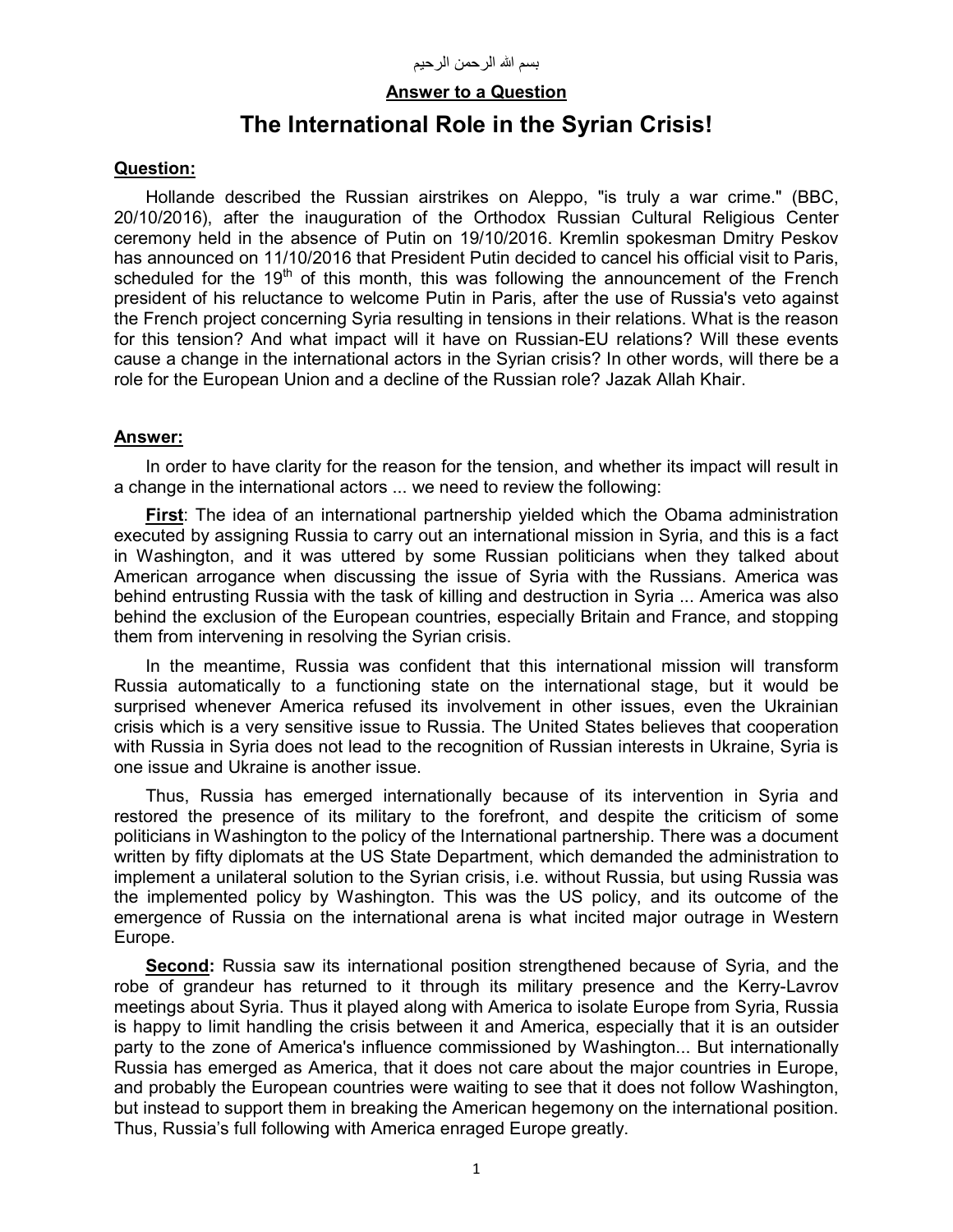**Third**: America is the real barrier in excluding Europe from the Syrian crisis and has limited handling of the crisis between it and Russia, but Europe has recently appeared to have found a way to break through this barrier hoping it will allow it to intervene in the Syrian crisis in the following ways:

1- During the past months, America was arduously seeking to make advancements in resolving the crisis in Syria, so as to achieve success and attribute it to President Obama who will be leaving soon, as well as to support the Democrats' campaign of Hillary Clinton in the US presidential election. This led to the United States-Russia agreements and the intensifying of Russian brutal bombing of the city of Aleppo. The last of the Russian-American agreements was on the cessation of hostilities in Syria on 09/09/2016.

2- The people of Syria rejected this agreement, i.e. they rejected the American plan, and they were followed by all the faithful revolutionaries, even those who have some decency could not bear the humiliation of the agreement, and they too rejected it to the extent that the rejection reached its peak and they refused to cooperate with US Special Forces introduced by Erdogan in the Operation Euphrates Shield. America saw that the bombardment of Aleppo must therefore intensify in brutality hoping that it will affect the people of Syria and the resistance and subdue them to agree to the American plan or to at least to a significant part of it, to be written as a success for Obama before the end of his term ... and because America portrays itself to be with the opposition, it has escalated tensions with Russia, so that America appears to be against the brutal Russian bombing. This was until the American declaration of ending the cooperation with Russia in Syria.

3- And so the war of words between Russia and the United States peaked in the General Assembly meetings in New York on the  $20<sup>th</sup>$  and  $22/09/2016...$  This renewed the American predicament in Syria and led America to have a ceasefire i.e. the Kerry-Lavrov failure to reach a settlement and America's declaration that it is looking for other options. This was the opportunity, which Europe found to break through America's barrier. The European states started to herald in New York's General Assembly meetings the end of the Kerry-Lavrov solution to resolve the Syrian crisis, and held on tightly to this opportunity to play a role alongside America in the Syrian crisis... Then it sought to increase the rift between it and Russia in hopes to persuade America to push Russia away from Syria, this is the reason for the new tensions between Europe and Russia.

**Fourth**: It was natural in this new atmosphere and with the European vision in mind that Europe tries to enter through the crack in the American barrier, by giving statements and making European initiatives to try to enter the Syrian crisis, and France was at the forefront, this included:

1-Since America's official announcement of the end of US cooperation with Russia in Syria, France rushed forward and announced the French project in the Security Council to enforce the cessation of hostilities, it meant Russia by that. France paved the way for its project by the visit of its foreign minister, Ayrault, to Moscow on 5-6/10/2016 to convince the Russian side of the French project. The French project calling for an immediate end of aerial bombardment of Aleppo, which is opposite of the US-Russian previous agreement of the necessity of more strikes to subdue the revolutionaries. Russia was embarrassed during this visit by the French minister; because on one side it was saying that the French project simplifies things, and on the other side it was wary of its refusal. In continuation of the efforts of France to achieve the success of the project, the French foreign minister also visited Washington after Moscow to ensure US support for the project in the Security Council.

2- Russia's veto thwarted all the French efforts in the Security Council on 08/10/2016... This had incited tensions between Russia and France, along with European countries, which saw in Russia a new barricade that prevents them from accessing the Syrian crisis. As if America has deliberately created an opportunity to tempt the European countries to make this move, after it ensured Russia's firm position on the role that it assigned for it.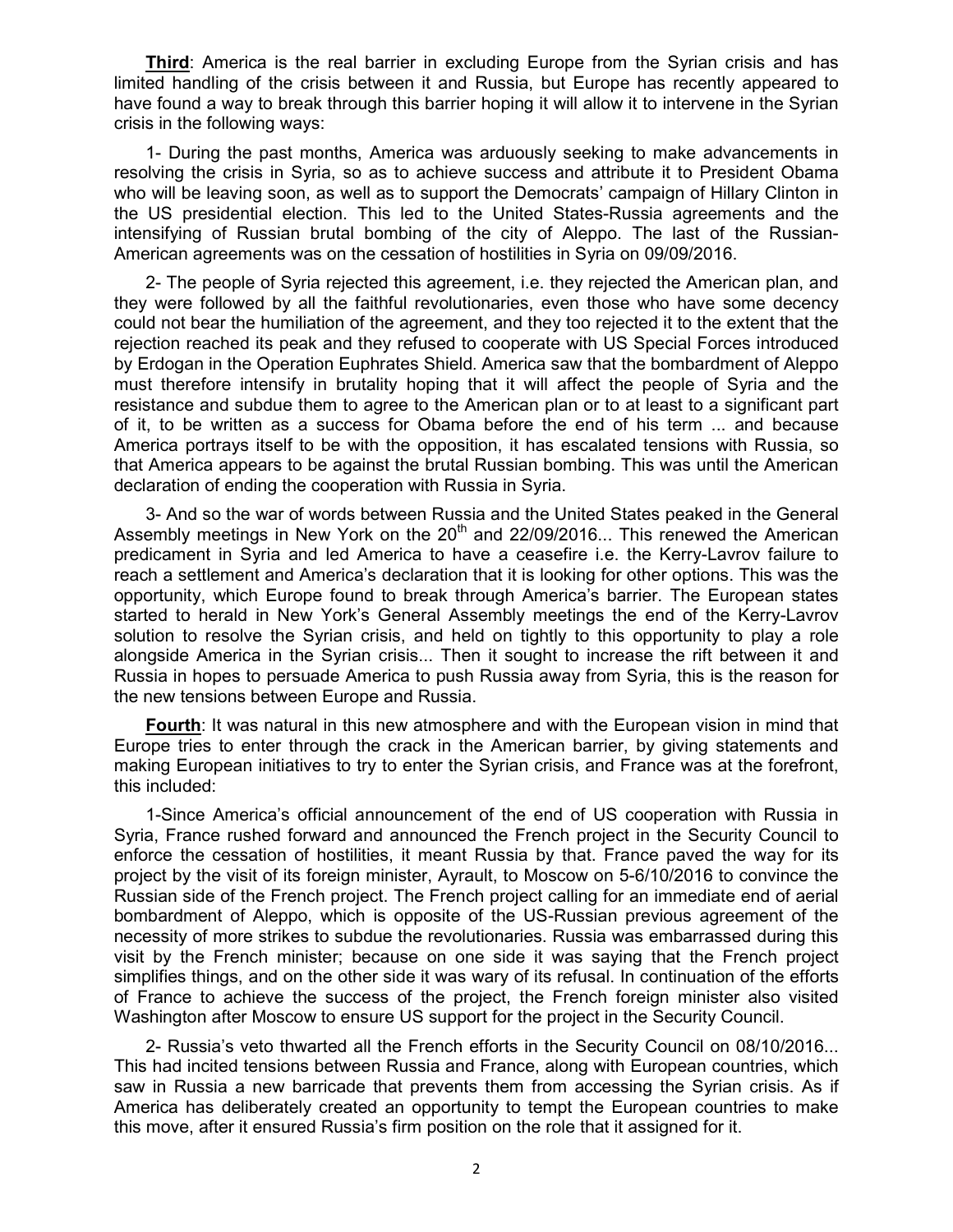3- The visit, which was planned for Russian President Putin, to Paris on 19/10/2016 coincided at the same time with this tension in Russian-French relations, and despite being a private visit of the opening of a Russian cultural center and an orthodox church, since it had been agreed to the participation of the French President with Putin during the opening ceremony. Because of this tension, the French President on 10/10/2016, was first to declare his reluctance to receive Putin during his private visit, at a time when the Kremlin announced from Moscow the continuation of arrangements as usual of the Russian president's visit, and so Russia was in an awkward position. When France announced that the French President will only discuss with Putin during the visit the Syrian crisis, and he will not share the opening ceremony, which was scheduled out of courtesy. The French leader said he did not consider the possibility of his Russian counterpart's visit to Paris except to exclusively discuss the Syrian file, and Hollande let him know he wouldn't take part in the opening of the new center and was only interested in talks about Syria. (Russia Today, 11/10/2016). Russia was furious and Moscow announced on 11/10/2016 the cancellation of the Russian president's visit to Paris. Thus, Russian-French tensions were high between the two countries.

4- French escalation continued: "French President Francois Hollande has said he does not plan to ease the pressure on Russia over its support for the Syrian government in its fight against rebels, but that he remains ready to meet President Vladimir Putin to discuss the war, a regional French newspaper reported on Sunday." (Reuters, 10/16/2016)

5-( The French President Francois Hollande and German Chancellor Angela Merkel strongly criticized on Thursday, 20/10/2016, the air strikes by Russia and the Syrian regime on the city of Aleppo, during a joint press conference with Merkel at the end of the French - German – Russian summit in Berlin. Hollande described these airstrikes as a "true war crime" ... For her part, Merkel described the Russian and Syrian raids on Aleppo as "inhumane" ...) (BBC Arabic, 20/10/2016)

### **•These are the reasons for the escalation of tensions in the French-Russian relations, which have become the forefront of the events, especially the Syrian crisis ... especially that France, like Russia, is not good at political maneuvering, i.e. any tension leads to more tension and can reach to the point of straining of bilateral relations...**

**Fifth**: As for the impact of the tensions of the Russian-French relations on European relations in general and the implications of those relationships is as follows:

1-The Russian-French tension is a strain in Russia's relations with the whole of Europe, especially the effective European countries, Britain, and to some extent Germany. The position of France and its decision in the Security Council represents the European Union, including Britain, which is still a member, but Britain coordinates its policy with France greatly. France with its usual rash and uncalculated boldness represent the spearhead of the European Union and Britain in particular, in international politics, and more of an indication of that, is the speed in which the Russian-French tension turned into a British-Russian tension, "Shortly after the Security Council vote, the British representative confirmed strongly in his speech that the Russian veto represents the "shame" that we know of the actions of Russia" (Arab News, 8/10/2016). Also the Middle East Online stated on 11/10/2016, "If Russia continues on its current path then I think that great country is in danger of becoming a pariah nation," Johnson told parliament, calling on anti-war protest groups to demonstrate outside the Russian embassy. "I'd certainly like to see demonstrations outside the Russian embassy," he said. (Reuters) All the available evidence points to the responsibility of Russia for these terrible acts, referring to an attack on a convoy of humanitarian aid. Russia responded the next day according to the Russian Sputnik on 12/10/2016, "The Russian Defense Ministry considered Johnson's claims are caused by a neurological disease that affects all those harboring hostility to others. A spokesman for the Russian Defense Ministry, Igor Konashenkov said that the allegations by Johnson represent symptoms of "Russophobic hysteria" which is inherent in some of Britain's political leaders"... and the statement that we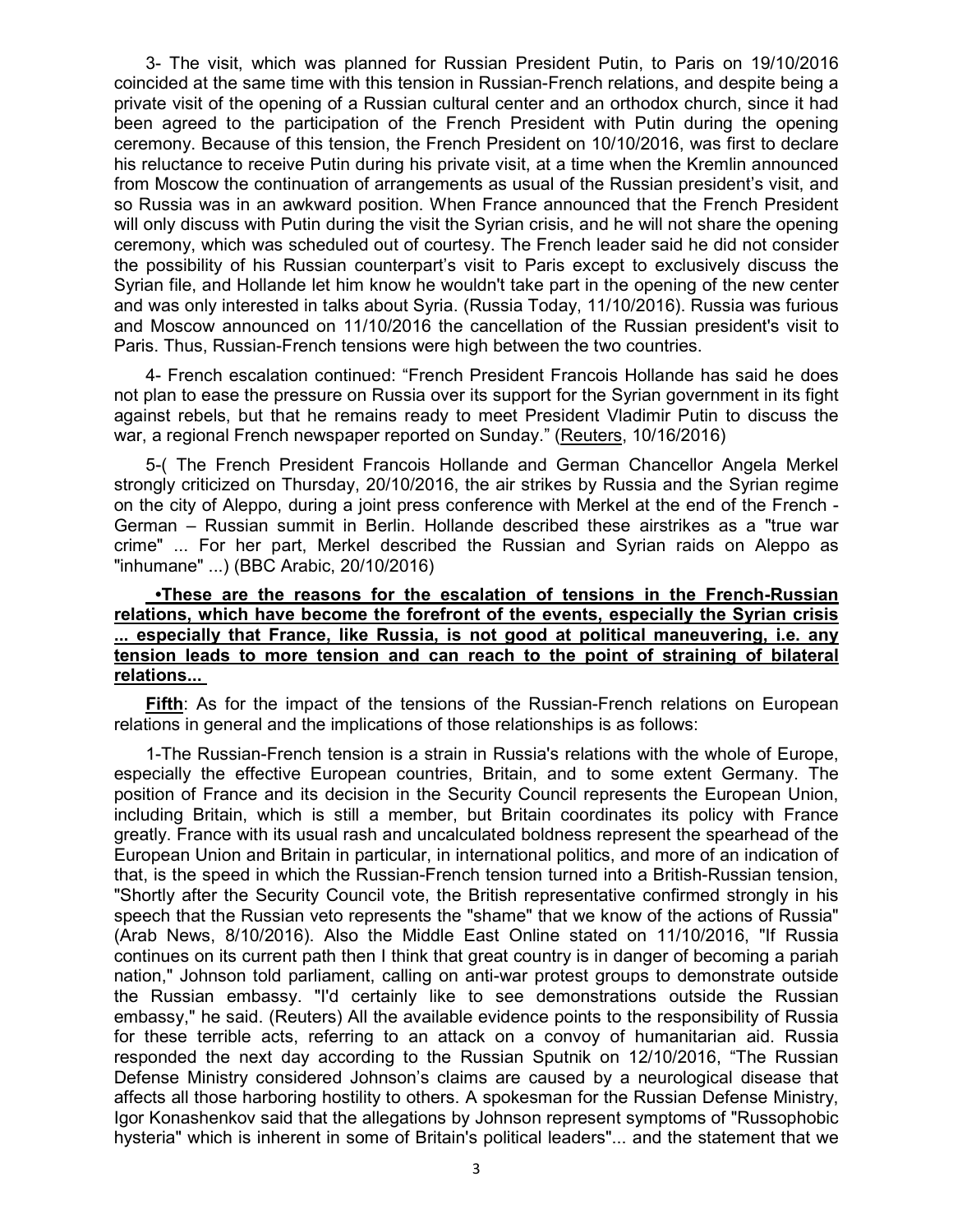mentioned above: "Hollande described these airstrikes as a "true war crime" ... For her part, Merkel described the Russian and Syrian raids on Aleppo as "inhumane" ..." (BBC Arabic, 20/10/2016)

I.e. tension with Russia continues on to include the European Union, and there are more loud voices in Europe calling to put pressure on Russia and the imposition of new sanctions over it because of Syria. Thus, France, Britain and other European countries are moving towards further strained relations with Russia, expressing its rejection of Russia and its policies, and all in the hope that these countries will have a place in the Syrian crisis as being the number one issue internationally. These countries have no good intentions for Muslims, the issue for the European countries are not the massacres committed by Russia against the Muslims in Syria, since the positions of these countries are one of indifference to the bloodshed flowing as rivers in Syria during the past six years, rather their issue is that these countries want to be involved, as superpower countries, in resolving the Syrian issue ...

2- Events have accelerated in the European Union with the tension in the French-Russian relations. "Britain and France called on the European Union to condemn Russia's air campaign in Syria and to impose further sanctions on Moscow ... the French Foreign Minister Jean-Marc Ayrault said that the pressure on Russia should be strong, pointing out that showing a unified position, the EU can move forward to stop what he described as massacres of the population in Aleppo. Britain and France want to impose a travel ban on twenty more Syrians, as well as adding 12 Russians to the sanctions list, which includes another two hundred, including three Iranians, for their role in current conflict in Syria ..." (Al-Jazeera, 17/10/2016). The subject of financial sanctions is practiced without issuing a sanctions' resolution: "Russia Today news network announced that a British Bank froze all its bank accounts, without stating the reason behind this decision. RT quoted the chief editor Margarita Simonyan as saying - in a tweet via her twitter account - "They blocked all our accounts in Britain, all of the accounts! the decision is not subject to revision." ..." (Al-Jazeera, 17/10/2016) ... "and the European leaders will discuss their relations with Russia in Brussels on Thursday, 20/10/2016, and one of the suggested options is to impose sanctions on Moscow as a result of its actions in Syria ..."(Reuters Arabic, 19/10/2016)

3- If the tension increased in the French and European relations with Russia, then the gateway of conflict between Russia and Europe will increase, and its repercussions will show in Ukraine or any other area in Eastern Europe, and European countries may impose sanctions on Russia. The causes of the increased tension in Russian- Europe relations are many, and not limited to the Syrian crisis even with its international importance, and if Russia did not take the initiative to show prudence in dealing with Europe, it will be the bigger loser of the deterioration of its relations with Europe. With its domination in the Syrian crisis, Russia does not show sufficient prudence in its international relations, at a time when the world is talking about war crimes in Syria, Russia increases the pace of bombardment of Aleppo, and it stems from Russian political short sight. They are reassured today due to their relations with America, and they know that the apparent tension in Russia's relations with the United States regarding Syria is not real. Amid this tension the US State Department announced that a meeting between Kerry and Lavrov will take place in Lausanne, and it was already held on 15/10/2016 after it engaged some followers and supporters to save face because they had already announced the suspension of meetings with Russia yet it is now meeting with it! At a time when it prevents Europe from attending!

4- It seems that Russia has realized its predicament, the United States made it the spearhead of the brutal bombing, and Europe took advantage of this artificial tension between America and Russia, and escalated the position against the Russian brutal attacks ... Russia wanted to soften the European pressure, so it began to speak of a truce. "Russia has announced a "humanitarian pause" in which it will stop its bombardment of the Syrian city of Aleppo. Russia has said it will stop the bombardment of the city of Aleppo next Thursday20/10/2016 for eight hours, starting at eight in the morning local time, 5 am GMT